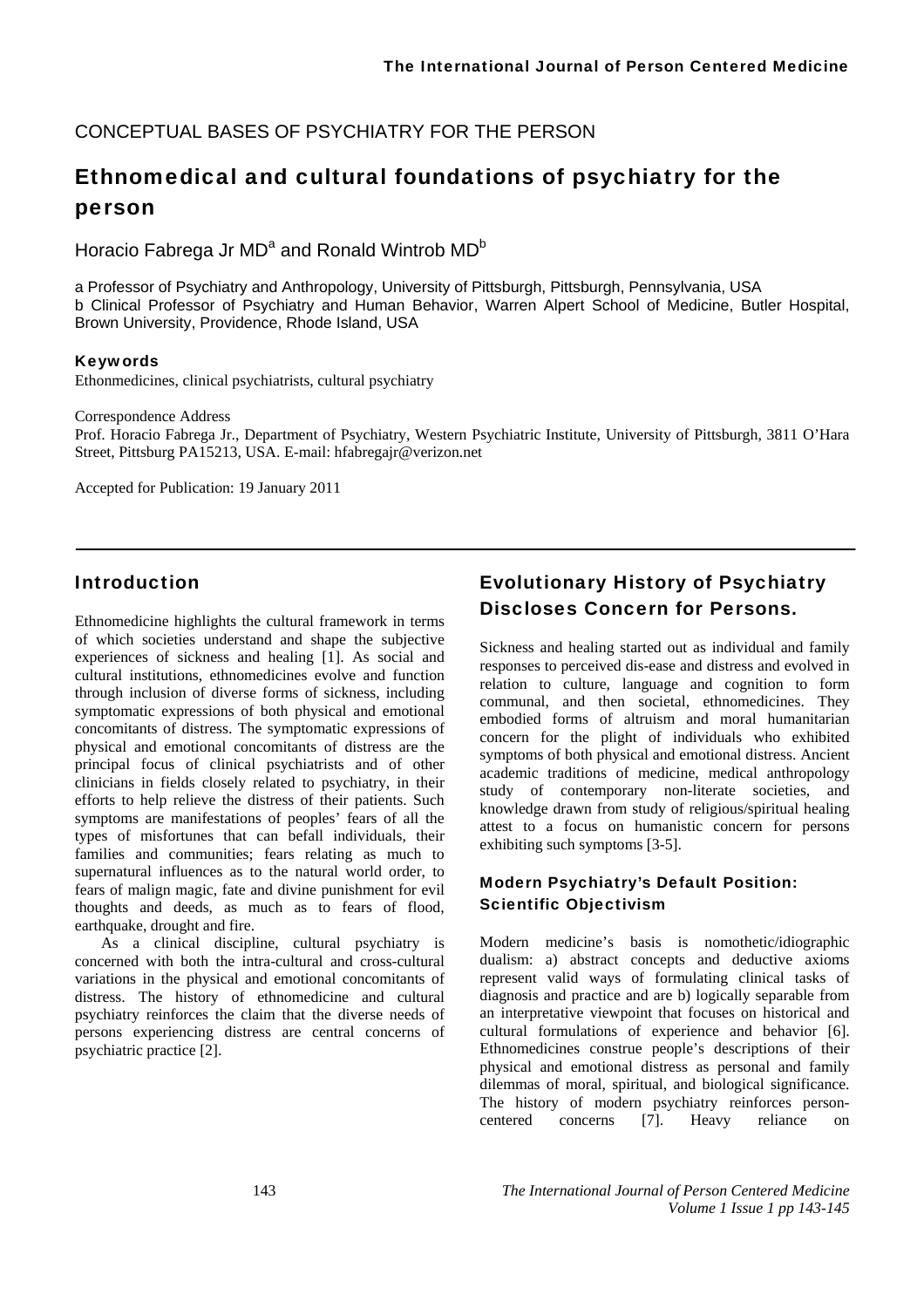nomothetic/idiographic dualism risks blurring psychiatry's ethnomedical foundations.

#### The Challenge of Clinical Neuroscience **Psychiatry**

Research involving psychiatric epidemiology, population genetics, and related biological sciences indicates that major psychiatric disorders represent human universals [8]. It implies a pan-cultural and trans-historical focus of ethnomedicines on descriptions of physical and emotional distress. Neuroscience's objective of understanding brain/behavior correlates at the molecular level might lead to circumventing the equally important appreciation of the diverse emotional needs and psychosocial identities of persons.

#### Ethnomedicine and Cultural Psychiatry Encompass Personal Concerns.

The neuroscience focus on the molecular and the genetic data could be analogized as the microscopic examination of human suffering, in contrast with the more 'telescopic' view of ethnomedicine and cultural psychiatry's focus on societies, communities, tribes and families, and on global issues that have an impact on the mental health of the world's population. Included in this global 'telescopic' perspective are issues such as the global economic and social burden of all forms of illness disease, as well as the impact of global population migration due to civil turmoil, war, natural disaster, climate change, and economic recession.

Contemporary societies everywhere accept and utilize science and medicine, in both their theory and application, while at the same time continuing to accept and utilize non-scientific 'traditional', folk, religious, 'complimentary' and 'alternative' approaches to avoid falling victim to misfortune, illness and trauma of all sorts, and to cope with those misfortunes that inevitably affect them, their families and communities. This is as true of contemporary 'western' societies as it is, and always has been, in all other societies. Both pre-literate and postliterate societies embrace and utilize a wide range of technologies and practices in their determination to cope with all the manifestations of misfortune, sickness, illness, trauma and disease to which they are exposed.

A powerful example is available in contemporary American society, where the evidence shows that vast sums of energy and money are expended by both the highly educated and the less "technologically sophisticated" throughout the country, on 'Complimentary and Alternative Medicine' as well as on folk, faith and religious healing traditions and practices. This applies as much to the majority 'white' segment of the American population as it does to the African American, Hispanic American, Asian American and Native American components of the national population [9].

Virtually all non-western Great Medical Traditions involve metaphysical as well as naturalistic dimensions; for example, those of China and India, of the Aztec, Mayan and Quichua of central and south America, the Navajo, Hopi, Cree, Algonkian, Kwakiutl and numerous other North American 'first nations', of the Maori of New Zealand and the Aboriginal tribes of Australia [9]. All ethnomedicines rest on culturally sensitive formulations of sickness and healing exemplified as humanistic, moral considerations involving persons and their life circumstances [3,10].

#### Cultural Meaning Systems

Conditions of interest to psychiatry and its related clinical and social science disciplines can be consciously recognized by those who experience them, or they can be non-conscious. If conscious, manifestations can be seen as good or bad, normal or abnormal; and other people in their affiliative group may use similar labels. If recognized by individual or significant others it can give rise to a need for redirection and/or corrective action. The important point is that psychiatric disorder as defined by a psychiatrist is not necessarily recognized as such by people who do not share the psychiatrist's scientific worldview. Those people, whether they are living in high income or low income countries, in countries and communities characterized as highly industrialized and technically advanced, or as agrarian and 'developing', may not identify their symptoms of distress as a psychological problem, social deviancy or medical pathology. Furthermore, even if their symptoms of distress are accorded special significance culturally, they are not necessarily condemned or discredited [10,11].

The reality is that throughout many centuries of cultural history, conceptions about self and reality did not exemplify contemporary scientific and medical dualisms; for example, mind/body, natural/supernatural or occult, experience/behavior, language/reality, or science/spirituality. The world always has, and continues to be, populated by culturally diverse populations that do not subscribe to what could be considered reductionist, or contemporary 'dualist' conceptions of persons and their distress, among whom religion and spirituality retain overriding significance. Approaches to diagnosis and practice should exemplify the crucial influence of diverse systems of meaning in determining how self is construed and played out [12,13]. Connecting psychiatry to its ethnomedical roots helps clinicians as well as investigators turn their attention to all dimensions of dis-ease, pain and suffering, and to a renewed emphasis on related humanistic concerns.